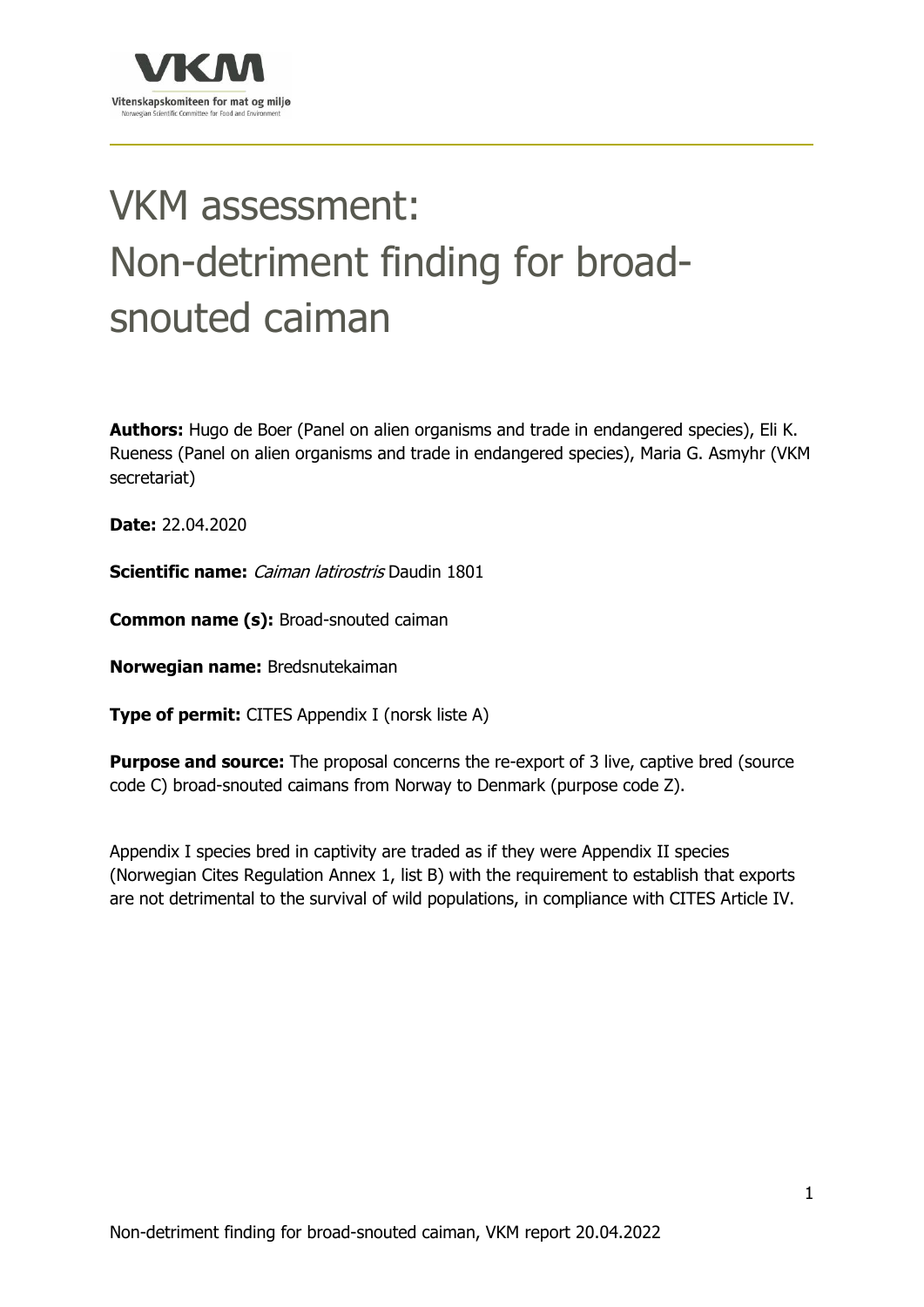

# **Conclusion:**

VKM has adopted the definition of detriment, jf. Conf. 16.7 (Rev. CoP17) suggested by the U.S Fish and Wildlife Service Division of Scientific Authority

(https://www.fws.gov/international/pdf/archive/workshop-american-ginseng-cites-nondetriment-findings.pdf):

1. Harvest that is not sustainable.

2. Harvest that harm the status of the species in the wild.

3. Removal from the wild that results in habitat loss or destruction, or that interfere with recovery efforts for a species.

VKM concludes that the re-export of 3 live broad-snouted caimans is not going to be detrimental to the survival of this species in the wild.

The conclusion is based on the following information:

- The individuals and their parents are bred in captivity.
- The population trend in the wild is considered stable.
- The broad-snouted caiman is listed as Least Concern on the IUCN Red List of endangered species.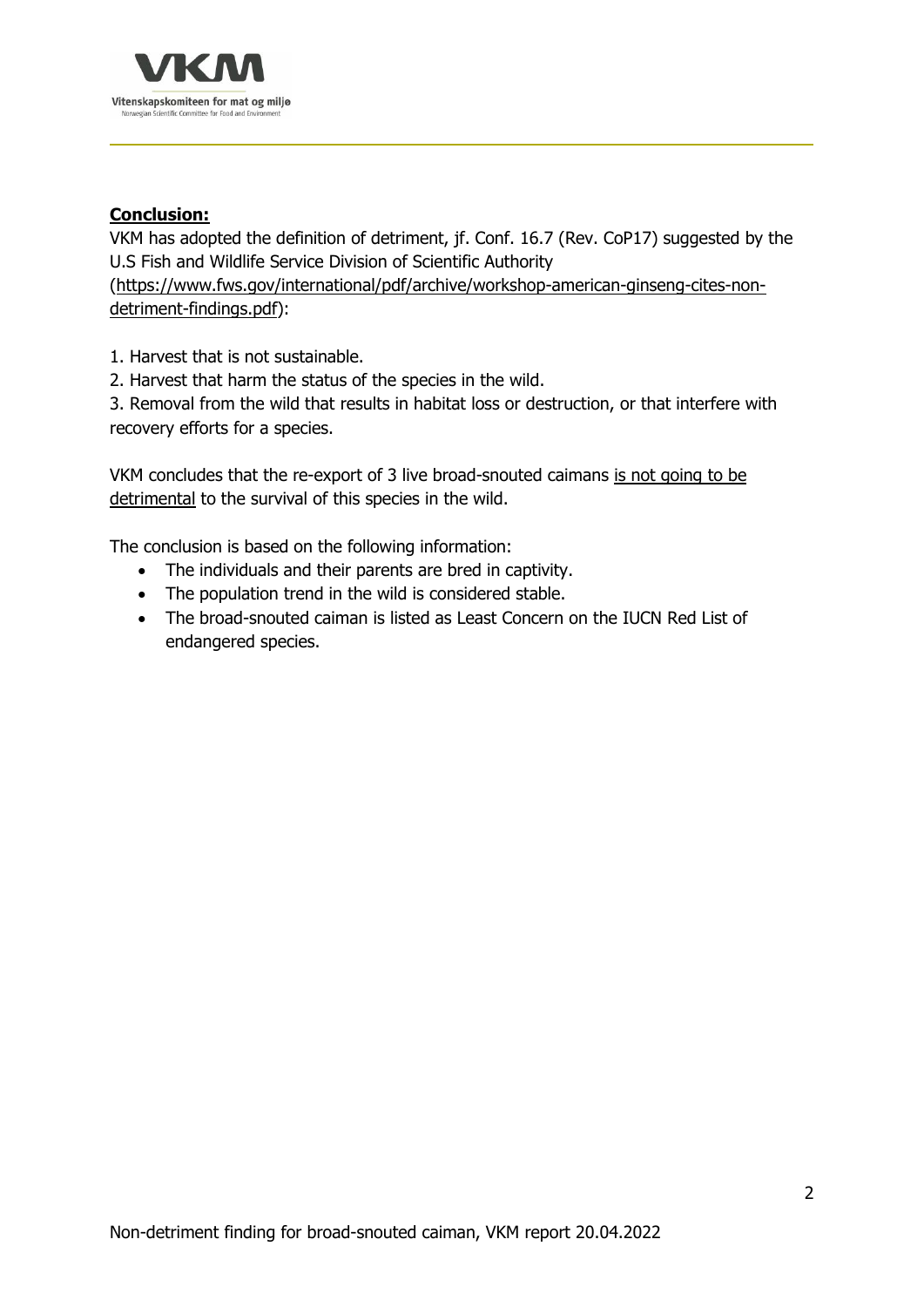

# **1. Biological Information**

#### Distribution:

Current geographical range of the broad-snouted caiman includes Argentina; the Plurinational States of Bolivia; Brazil; Paraguay; Uruguay (Siroski et al., 2020).

#### Life history:

The species lays between 18 and 50 eggs during the wet season (Larriera et al., 2004). The youngest reported reproductive age of a female was five years and was observed under captive conditions (Verdade et al., 2003).

#### Role in the ecosystem:

Crocodilians, including the broad-snouted caiman are large predators and key stone species in many wetland ecosystems (Rodriguez-Cordero et al., 2019).

# **2. Population status and trend**

The broad-snouted caiman occupies a wide range of habitats and is considered abundant through much of its range (Siroski et al., 2020). Several studies across the Range States report encounter rates between 2.1 and 40 individuals/km, depending on the habitat (Siroski et al., 2020 and references therein).

The overall population trend is considered stable, and the estimated number of mature individuals is 500,000 (Siroski et al., 2020).

It is still important to note that the diversity and extent of habitats occupied by the species makes it difficult to estimate population abundance accurately (Siroski et al., 2020).

# **3. Conservation status**

# **Global IUCN status:** Least Concern ver 3.1

The species remains widespread and abundant in many places. None of the IUCN Red List Criteria are met (Siroski et al., 2020).

# **4. Threats**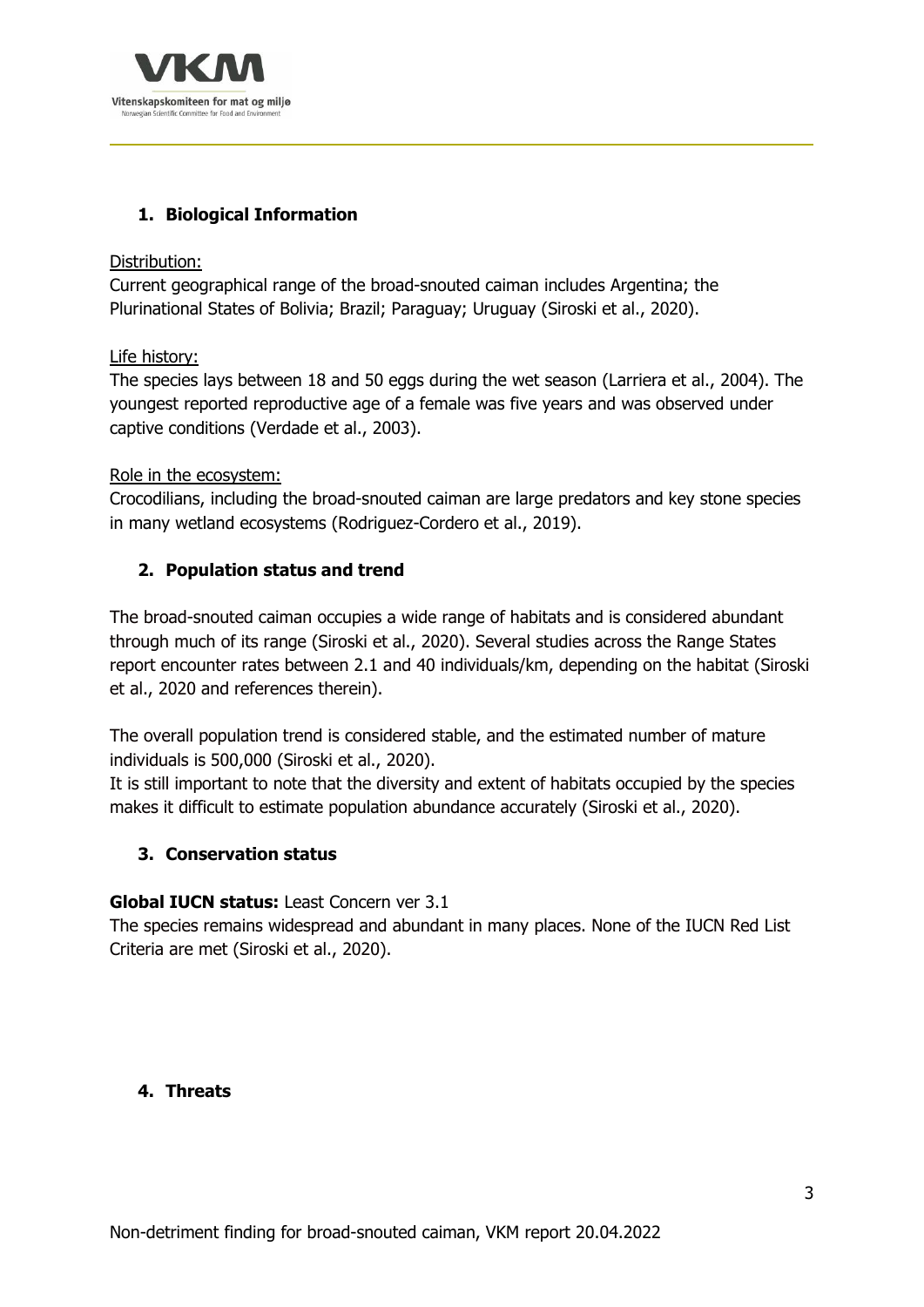

The broad-snouted caiman is mainly impacted by habitat destruction and loss, but also chemical pollution and the construction of large hydroelectric dams. Illegal hunting occurs in some states of Brazil where the population is low (Siroski et al., 2020).

# **5. Conservation and management measures**

#### International legislation

The broad-snouted caiman is listed in CITES Appendix I, except for the population in Argentina which is listed in Appendix II. The species is also listed in Annex A of the EU Wildlife Trade Regulations, except for the Argentinian population which is listed in Annex B.

#### Conservation measures

There are different levels of knowledge about the species for each Range State, and also variation in which threats that are most prominent. For example, in Argentina, extensive research has been conducted and there is a successful management program that was established about 25 year ago whereas in Urugugay attempts are being made to establish a working group (Siroski et al., 2020).

The species is ranched for skin production, and this practice has had a positive effect on the population. To ensure that there are no negative impacts on the wild population from ranching, the Argentinian program releases broad- snouted caimans back into the wild with a rather high success rate based on nesting of released individuals (Larriera et al. 2006; Leiva et al. 2019 cited in Siroski et al., 2020).

# **6.Trade/use**

Ranching of wild broad-snouted caimans began in the early 1990s in Argentina and has provided incentives for the species and ecosystem protection and benefits for rural communities. Three ranching programs are currently operating in Argentina, producing around 12,000 broad-snouted caiman skins per year (Siroski et al., 2020). Illegal hunting still occurs in some isolated areas but is no longer a major threat to the species. This is probably due to a combination of reduced density in some places, increased cost of illegal haunting and that legal skins are being more attractive to traders (Siroski et al., 2020).

# **References**

Larriera, A., Piña, C.I., Siroski, P. and Verdade, L. 2004. Allometry of reproduction in wild broad-snouted caimans (*Caiman latirostris*) in Santa Fe, Argentina. Journal of Herpetology 38: 301-304.